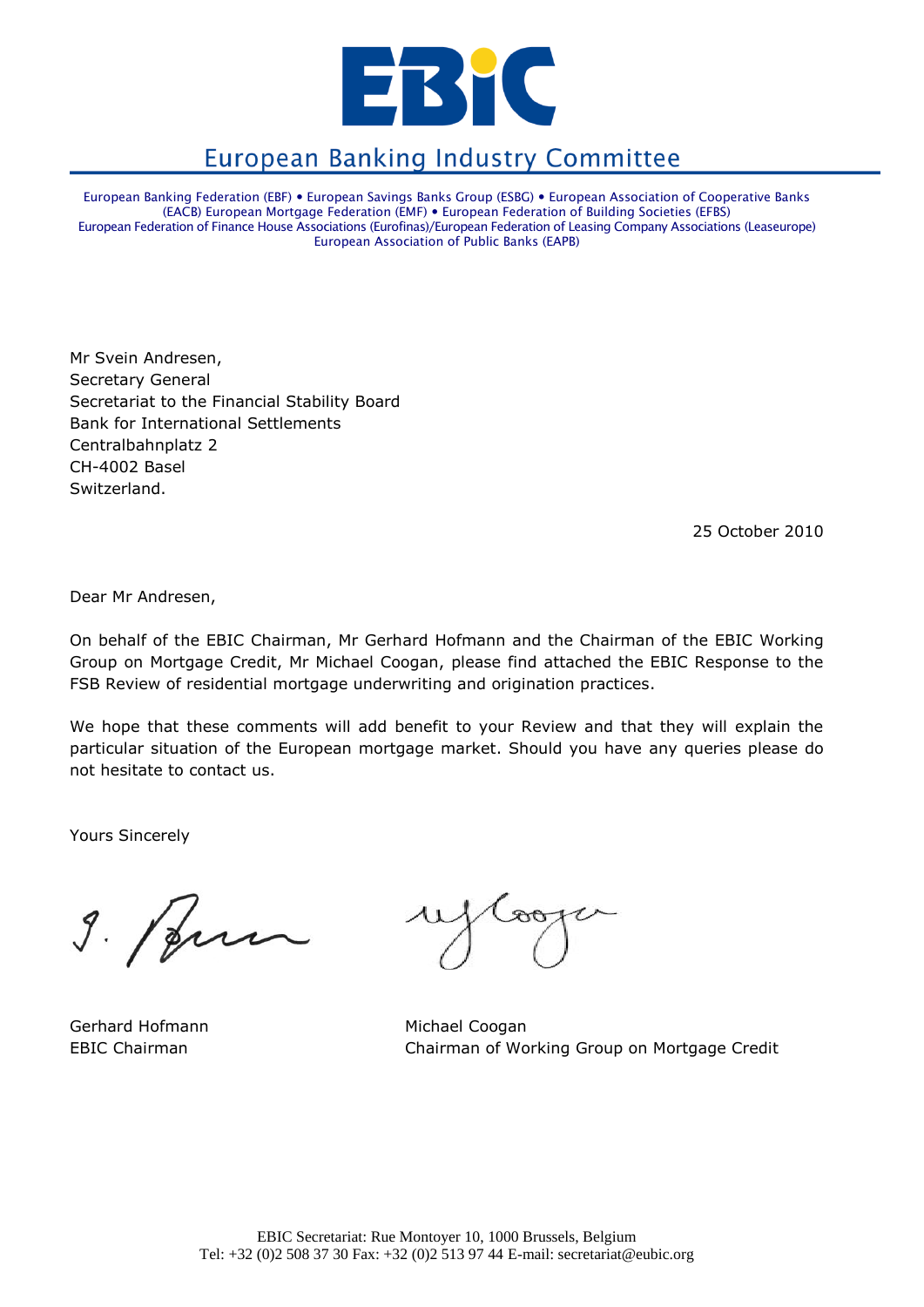

# **EBIC Response to Financial Stability Board Review of Residential Mortgage Underwriting and Origination Practices**

#### **Introduction**

EBIC welcomes the opportunity to comment on the Financial Stability Board"s (FSB) Review of Residential Mortgage Underwriting and Origination Practices which is based on the recommendations made by the Joint Forum in its January 2010 Review of the Differentiated Nature and Scope of Financial Regulation.

The EU Banking Industry has been and continues to be willing to take stock of the difficulties created by the economic crisis and to respond actively to the ensuing general need for increased transparency and confidence, notably in the field of responsible lending. In this respect, EBIC would like to take this opportunity to stress that it attributes primary importance to consistent and effective underwriting practices in residential mortgage origination, which underpin, and are therefore fundamental to, mortgage lending systems.

However, EBIC notes the findings highlighted in the Joint Forum Review that there has been poor residential mortgage underwriting practices and inconsistent supervisory and regulatory regimes for similar activities and products present in the global financial market. In the first instance, EBIC would like to stress that a clear distinction should be made between the way in which the crisis unfolded in the US and the knock-on effects that this has had in the EU.

## **Difference between US and EU Mortgage Markets**

As the FSB will be aware, the global financial crisis was triggered in the US by a combination of two elements: on the one hand, the almost exclusive reliance in the US on the "originate to distribute" model, according to which loans were extended, packaged and sold on in the market, meaning that the risk associated with the loan did not remain with the lender, and as DG ECFIN explains in its 2009 Publication *"Economic Crisis in Europe: Causes, Consequences and Responses"*, "the creditworthiness of the borrowers was no longer assessed by the originator of the loan"<sup>1</sup>. On the other hand, as a consequence of the model described above, irresponsible lending to subprime borrowers proliferated, and was fuelled by abundant liquidity and rising housing prices.

This combination of factors should be seen against a backdrop of extreme pressure from the US government to expand home ownership, particularly to low income households. The political pressure to expand homeownership led Government Sponsored Enterprises, Fannie Mae and Freddie Mac, which had been established to this very end after the Great Depression of the 1930s, to relax their credit requirements, opening the door to the issuance of increasingly riskier mortgages, which were in turn pooled into riskier mortgage backed securities (MBS). This practice ultimately led to the near collapse of Fannie Mae and Freddie Mac in 2007/2008

1

 $<sup>1</sup>$  Page 13.</sup>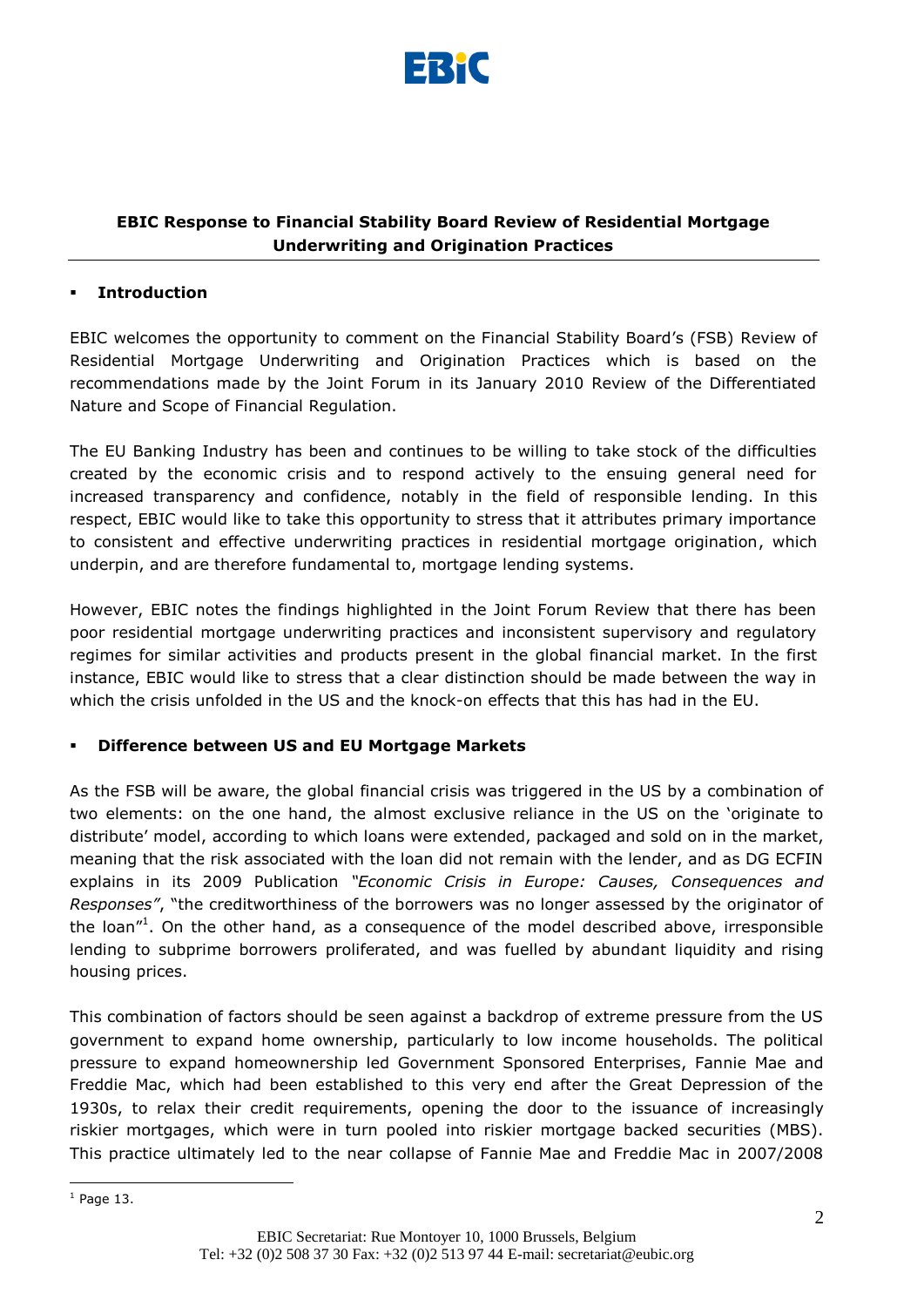

after the onset of the subprime crisis, when borrowers began to default on their questionable loans.

The widespread disregard of responsible lending and borrowing in the US had disastrous effects on the entire global economy. In the EU, the direct knock-on effect was a liquidity and confidence crisis, as a result of many EU banks having invested in US securitisation portfolios containing subprime toxic loans on the basis of erroneous credit rating agency ratings and as a consequence of inadequate internal risk management and supervision on the investment side by supervisory authorities. This resulted in a general questioning of the banking sector as a whole and a parallel collapse in confidence. In turn, this led to a severe drying up of liquidity and a subsequent "credit crunch" in a number of Member States.

Against this background, it is extremely important to underline that, unlike in the US, the crisis in the EU has not been a mortgage market crisis, and certainly not a dysfunction of European mortgage markets driven by irresponsible mortgage underwriting and origination practices. In the EU, responsible practice and legal incentives have to this end been in force for several years and include the following:

 $\triangleright$  As opposed to the US reliance on the 'originate to distribute' model, in the EU lenders resort to a mix of funding techniques including savings deposits  $(\sim 53\%)$ , covered bonds  $(\sim$ 23%) and securitisation ( $\sim$ 16%), which means that a minimum of 75% of the loans and corresponding risks- remain on the lender's balance sheet.

Additionally, it is important to note that securitisation in the EU was not comparable to the US as almost all lenders in the EU that have used securitisation have retained an ongoing economic interest in the loans through a retained first loss position or seller share whilst in the US it was normal for lenders to sell all tranches including the first loss tranche to investors. It should also be recalled that rules surrounding securitisation will be further strengthened in the EU with the new Article 122a of Directive 2009/111/EC, which will promote sound risk management by investors, sponsors, originators and underwriters. In this respect, we would like to take this opportunity to indicate that EBIC believes that securitisation is important for well-functioning efficient, strong and stable financial markets, and is therefore committed to strengthening the framework for underwriters as well as investors in securitisation markets.

- $\triangleright$  The fact that it is longstanding EU-wide practice for lenders to grant or refuse loans based on their assessment of the prospective borrower's capacity to repay their loan on their income, and not based on the lender"s ability to enforce the collateral;
- $\triangleright$  In the context of the 2008 Review of the Capital Requirements Directive (2006/48/EC), an amendment to the Directive ensures that an institution issuing a bond/investment exposure retains a material interest in the performance of the proposed bond/investment exposure. The retention rate was fixed at 5% of the total value of the securitised exposure.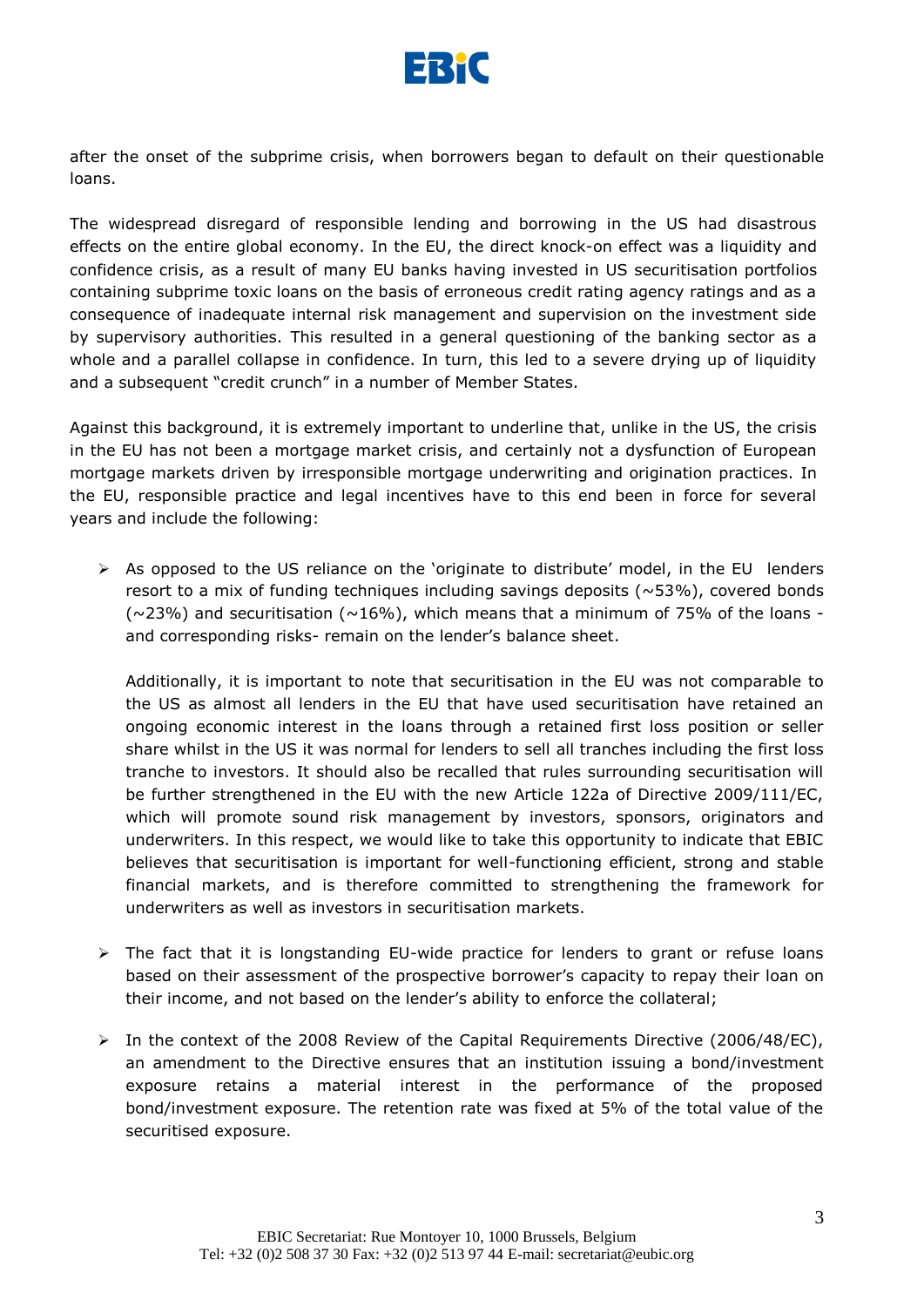

 $\triangleright$  As quoted on page 6 of the European Commission's Note on the ECOFIN Roadmap on Financial Turmoil of September 2008, practice at EU retail level shows that instances of mis-selling are "few and far between".

As a result, even with rising unemployment, the functioning of EU mortgage markets remains satisfactory in most Member States with a limited progression of arrears and repossession.

Although it is acknowledged that there have been some cases of irresponsible lending in the EU, the Industry must emphasise that such cases have been observed in a small number of Members States, where they have been limited to the fringes of the mortgage lending industry, and did not reach the level of subprime loans as in the US market. It is our view that such lending practices were not compatible with existing regulatory requirements and resulted from a small number of lenders failing to properly apply affordability requirements and from regulators failing to properly enforce these requirements. The relevant national authorities in the Member States in question are currently in the process of addressing these failings through a programme of enhanced supervision, which is arguably the most appropriate and efficient level, where national regulators are able to tailor their responses to the specificities of their own particular market.

With these considerations in mind, the Industry firmly believes that in the first instance, global and European policymakers should not be looking to apply solutions in the EU, which respond to problems identified in the US, and would like to stress as outlined above that where failings have been identified in a very small number of EU Member States, these should be, and are being, dealt with at the national level.

EBIC would like to turn now to the specific points on which the FSB has requested feedback for the purposes of its Review:

## **Gaps in regulatory and supervisory oversight**

EBIC would like to emphasise that mortgage lending provided by banks across the EU is far from unregulated. In addition to existing consumer protection legislation at Member State-level specific to the assessment of consumer creditworthiness, under existing national supervisory regimes, granting a loan without carrying out a creditworthiness assessment would constitute an infringement of supervision rules. This information should be forthcoming from the questionnaires that have been circulated to the EU Member States" public authorities by the FSB. As such, checking a prospective borrower"s creditworthiness before granting him a loan is a normal, mandatory prerequisite for EU mortgage lenders, although their assessment criteria vary depending on the individual policies of the Member State and credit institution.

EBIC believes that this issue should remain within the scope of banking supervision rules, and would like to underline that it is also already adequately regulated by Directive 2006/48/EC (Capital Requirements Directive, implementing the Basel Agreement, Basel II). Indeed, the obligation to assess creditworthiness is set forth by the CRD, for purposes pertaining to the provision of risk capital. It is worth emphasising that ultimately the lack of an adequate creditworthiness assessment would increase the risk of borrower default, potentially resulting in foreclosure procedures, which would not be in the commercial interest of the lender.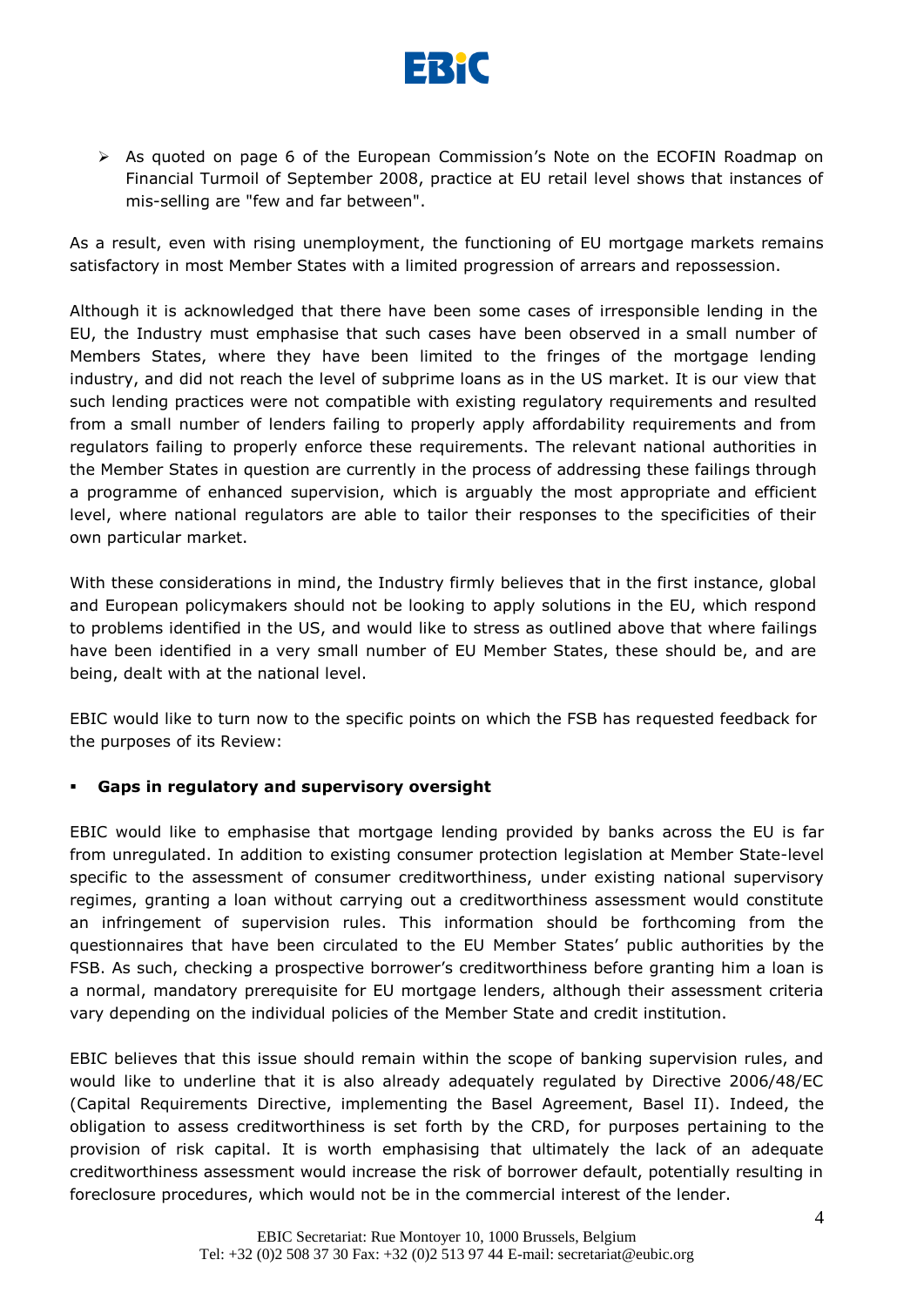

Furthermore, there are also a number of national codes of conduct in application across the Member States both regarding mortgage and consumer credit, which are monitored by the respective National Supervisory Authorities across the Member States. These authorities are also in charge of the implementation and monitoring of guidelines for fair business practices, including practices contained in national self-regulatory codes.

As indicated earlier however, one area where supervisory oversight did fail was in the monitoring of banks" investment activities by national supervisory authorities. A lack of adequate supervision ultimately contributed to creating an environment, in which EU lenders were able to invest in US securitisation portfolios containing toxic subprime loans. It was this investment activity which triggered the liquidity and confidence crisis in the EU and resulted in a widespread credit crunch.

#### **Areas where regulations or guidance from different agencies might overlap;**

It is the view of EBIC that there is potentially a multilayered process of regulation taking place at international level, EU level and national level, adding to the legislation and national codes of conduct already in application across EU Member States and monitored by the respective supervisory authorities in the area of lending, which needs to take into consideration the economic ability of banks to process this multifaceted regulation. Further European legislation is envisaged by the European Commission in the form of a proposal for a Directive on Responsible Mortgage Lending and Borrowing legislation, which is likely to be announced in early 2011. The Directive will include provisions on creditworthiness assessment. In parallel, and as outlined above, many national authorities are also carrying out reviews of their own mortgage markets in response to the economic crisis.

The cost implications to lenders of implementing new national regulations which could be subsequently superseded by EU level and then possibly International level regulation cannot be borne unless it is co-ordinated and consistent; there is a real need for joined up thinking if this type of regulation/regulatory environment is envisaged and more fundamentally if it is to work.

# **Current or best practices for measuring a borrower's ability and willingness to repay;**

As emphasised earlier in this Response, it is standard practice in the EU to carry out creditworthiness assessments on potential borrowers prior to the granting mortgage loans in the EU.

In particular in response to recommendation 7 of the Joint Forum Review, it should be pointed out that under existing national supervisory regimes imposed by European regulation/legislation, (Directive 2006/48/EC (Capital Requirements Directive, implementing the Basel Agreement, Basel II) granting a loan without carrying out a creditworthiness assessment would constitute an infringement of banking supervisory rules.